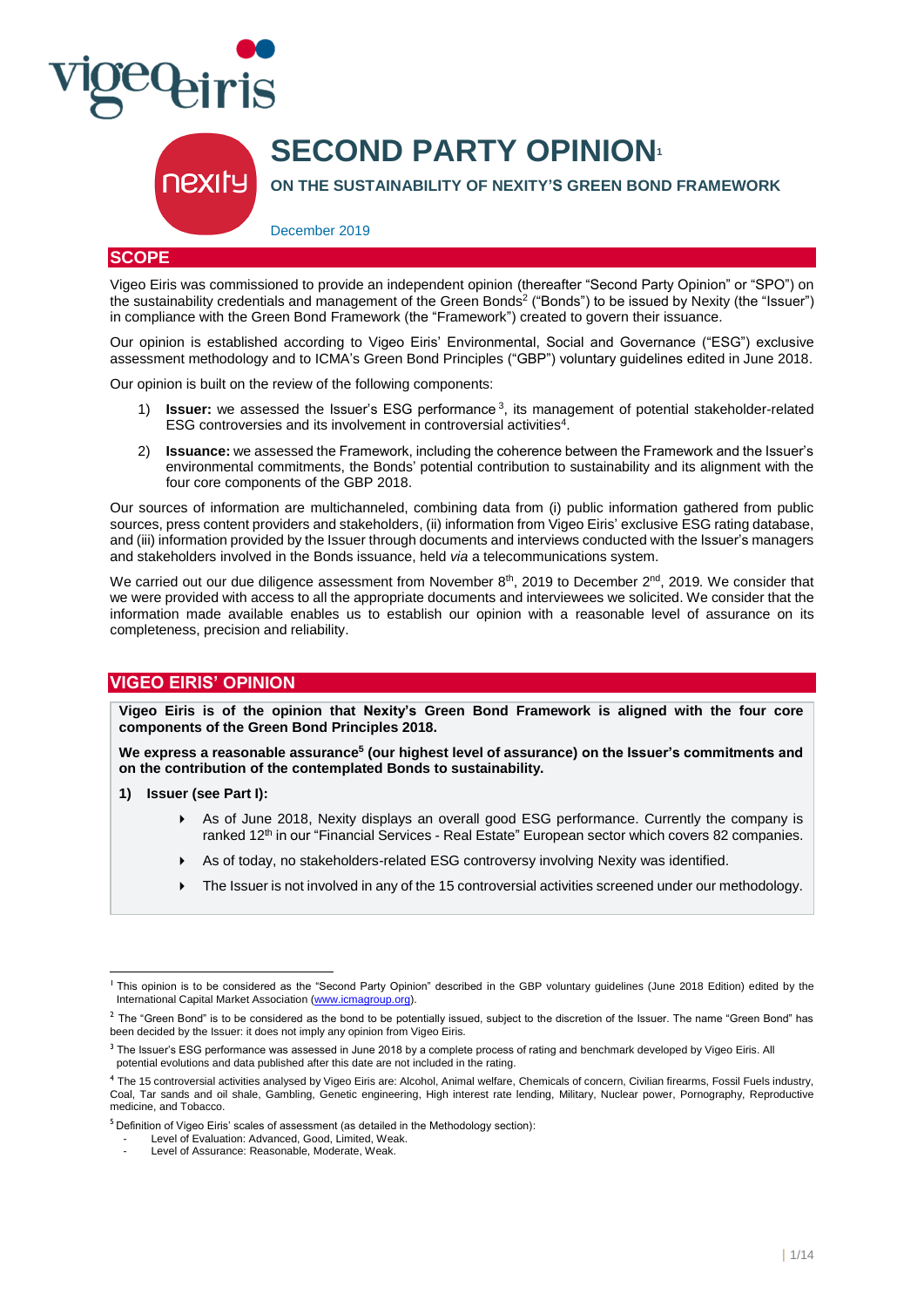

## **2) Issuance (see Part II):**

The Issuer has described the main characteristics of the Bonds within a formalized Green Bond Framework (the last updated version was provided to Vigeo Eiris on November 29<sup>th</sup>, 2019). For its inaugural Bond, the Issuer has committed to make this document accessible to investors before its issuance and publicly accessible on Nexity's website<sup>6</sup> after the issuance.

We are of the opinion that the contemplated Bonds are coherent with Nexity's strategic sustainability priorities and sector issues, and contribute to achieving the Issuer's sustainability commitments and targets.

## Use of Proceeds

- The net proceeds of the Bonds will exclusively finance or refinance, in part or in full, projects falling under one Green Project Category ("Eligible Category"), namely: Green Buildings. We consider that the Eligible Category is clearly defined.
- The Eligible Category is intended to contribute to one main environmental objective, namely: climate change mitigation. This objective is formalized in the Framework and considered clearly defined and relevant.
- The Eligible Category is considered to provide clear environmental benefits.The Issuer has committed to annually assess and, as feasible, quantify the expected environmental benefits of the Bonds issued.
- In addition, the Eligible Category is likely to contribute to three of the United Nations' Sustainable Development Goals ("SDGs"), namely: Goal 7. Clean and affordable energy, Goal 11. Sustainable Cities and Communities and Goal 13. Climate Action.
- The Issuer has committed to communicate transparently on the estimated share of refinancing for each transaction before the issuance. For its first Bond issuance, 100% of the bond will be used for refinancing. The issuer has committed that, in case of re-financing, a look-back period of maximum 24 months from the Bonds' issuance date will be applied, in line with good market practices.

#### Process for Projects Evaluation and Selection

- The governance and process for the evaluation and selection of the Eligible Projects are formalized in the Framework. We consider that the process is reasonably structured, transparent and relevant.
- The process relies on explicit eligibility criteria (selection), relevant to the environmental objectives defined for the Eligible categories.
- The identification and management of the material environmental and social risks associated with the Eligible Projects are considered good.

#### Management of Proceeds

 The rules for the management of proceeds are clearly defined and will be verified. We consider that they would enable a documented and transparent allocation process.

#### Reporting

 The reporting process and commitments appear to be good, covering both the funds allocation and the environmental benefits of the Eligible Projects.

l

<sup>&</sup>lt;sup>6</sup> <https://www.nexity.fr/>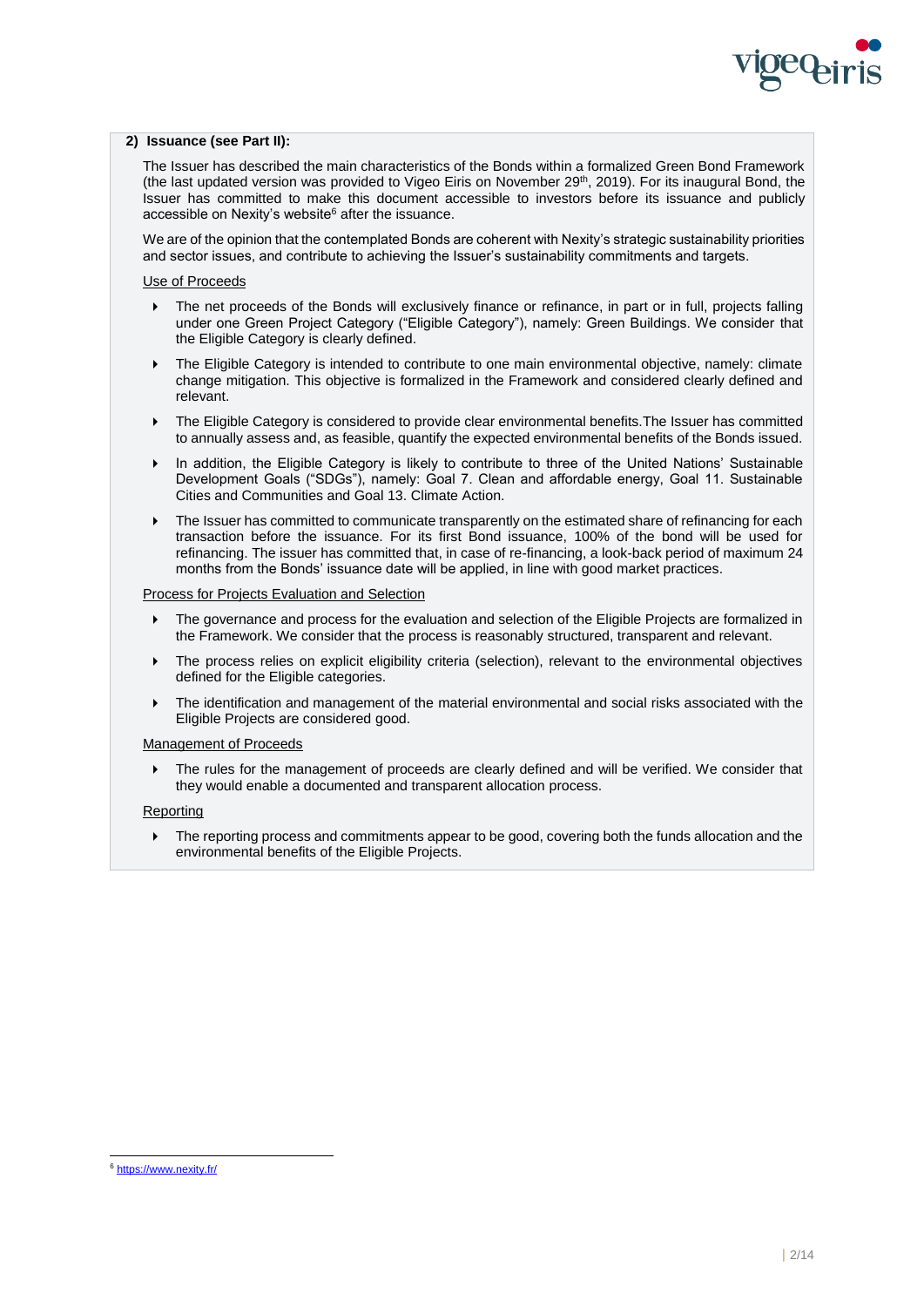

Nexity has committed that its Bonds will be supported by external reviews:

- A pre-issuance consultant review: the hereby Second Party Opinion delivered by Vigeo Eiris, covering all the features of the Bonds, based on pre-issuance assessment and commitments, to be made publicly available by the Issuer on its website<sup>7</sup>, at the date of issuance.
- An annual verification: an external verification performed by a third-party auditor, covering the allocation of funds and the compliance in all material aspects of the actual allocation of proceeds to the Eligible Green Assets and their alignment with the eligibility criteria.

*This Second Party Opinion is based on the review of the Framework and information provided by the Issuer, according to our exclusive assessment methodology and to the GBP voluntary guidelines (June 2018)*

Paris, December 3<sup>rd</sup>, 2019

| <b>Project team</b>                                    |                                                   | For more information,<br>contact:                           |
|--------------------------------------------------------|---------------------------------------------------|-------------------------------------------------------------|
| Mohana Mc Gartland<br><b>Sustainability Consultant</b> | Rebecca Smith<br><b>Sustainability Consultant</b> | Paul Courtoisier<br>Head of sustainability bonds &<br>loans |
| Muriel Caton<br>Supervisor                             |                                                   | $(+33)$ 6 85 35 43 51<br>paul.courtoisier@vigeo-eiris.com   |

#### **Disclaimer**

**Transparency on the relation between Vigeo Eiris and the Issuer:** Vigeo Eiris has not carried out any audit mission or consultancy activity for Nexity. No established relation (financial or commercial) exists between Vigeo Eiris and the Issuer.

This opinion aims at providing an independent opinion on the sustainability credentials and management of the Bonds, based on the information which has been made available to Vigeo Eiris. Vigeo Eiris has neither interviewed stakeholders out of the Issuer's employees, nor performed an on-site audit nor other test to check the accuracy of the information provided by the Issuer. The accuracy, comprehensiveness and trustworthiness of the information collected are a responsibility of the Issuer. Providing this opinion does not mean that Vigeo Eiris certifies the effectiveness, the excellence or the irreversibility of the assets to be financed by the Bonds. The Issuer is fully responsible for attesting the compliance with its commitments defined in its policies, for their implementation and their monitoring. The opinion delivered by Vigeo Eiris neither focuses on the financial performance of the Bonds, nor on the effective allocation of its proceeds. Vigeo Eiris is not liable for the induced consequences when third parties use this opinion either to make investments decisions or to make any kind of business transaction.

l **Restriction on distribution and use of this opinion:** the opinion is provided by Vigeo Eiris to the Issuer and can only be used by the Issuer. The distribution and publication are at the discretion of the Issuer, submitted to Vigeo Eiris for approval.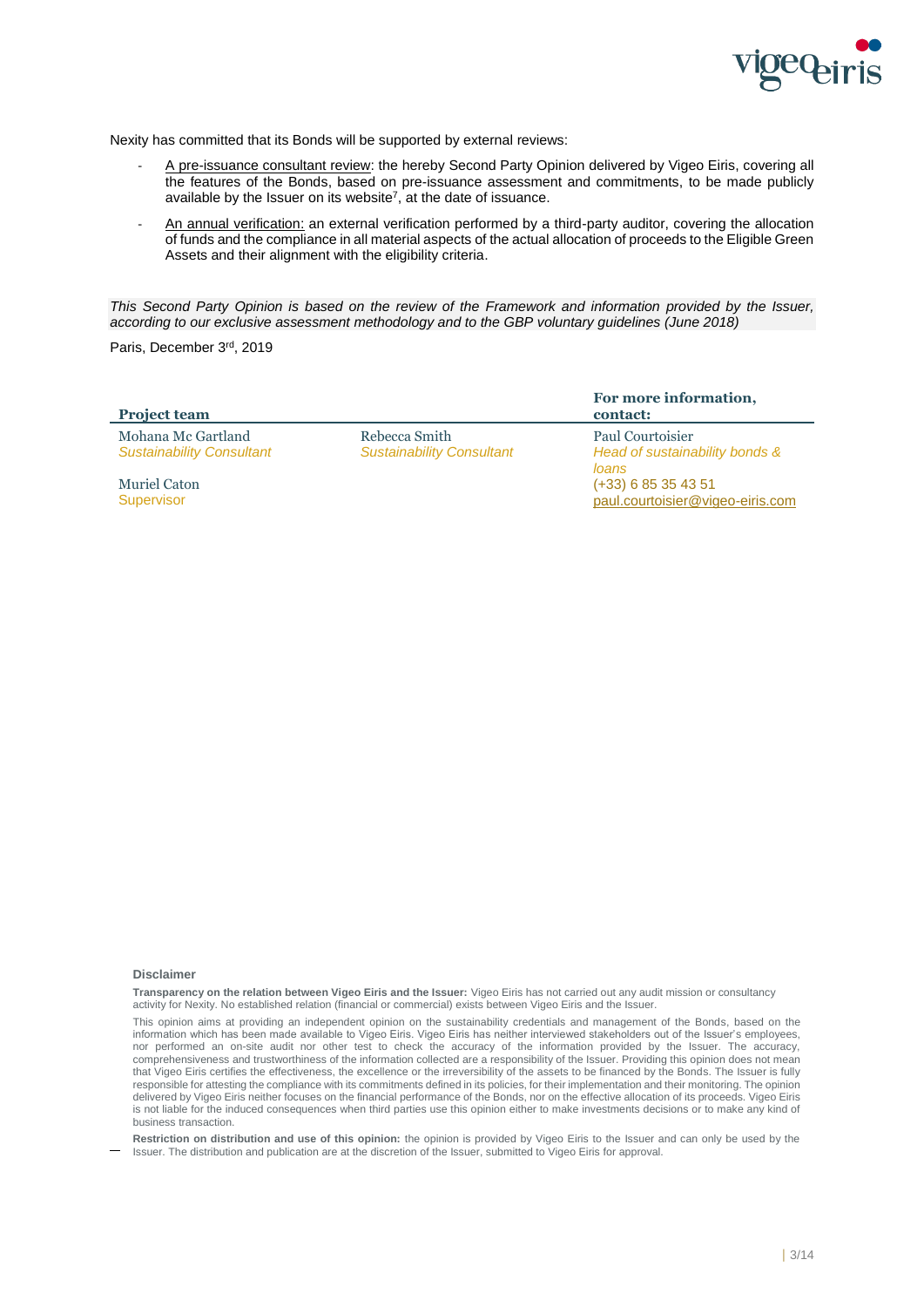

# **DETAILED RESULTS**

# **Part I. ISSUER**

Nexity SA is a leading real estate services group in France. It engages in the construction, development, and marketing of real estate properties. As a developer of residential real estate, the company provides solutions in individual houses, apartment buildings, and the full development of neighborhoods complete with homes available for rent or purchase, commercial spaces and public facilities. It has various subsidiaries engaged in different divisions, such as high-rise buildings, new office buildings and structural renovations; warehouses, distribution centers and mixed-use units; services during every stage of a project design, purchase, daily management, renovation and sale. The company was founded in 2002 and is headquartered in Paris, France. It has a strong presence across all industry cycles (short, medium and long term).

# **Level of ESG performance**

The Issuer's ESG performance was assessed through a complete process of rating and benchmark.

As of June 2018, Nexity displays an overall good ESG performance. Currently the company is ranked 12<sup>th</sup> in our "Financial Services - Real Estate" European sector which covers 82 companies.

| <b>Domain</b> | <b>Comments</b>                                                                                                                                                                                                                                                                                                                                                                                                                                                                                                                                                                                                                                                                                                                                                                                                                                                                                                                                                                                                                                                                                                                                                                                                                                                                                                                                                                                                                                                                                                                                                                                                                                                                                                                                                                                                                                                                                                                                                                                                             | <b>Opinion</b> |
|---------------|-----------------------------------------------------------------------------------------------------------------------------------------------------------------------------------------------------------------------------------------------------------------------------------------------------------------------------------------------------------------------------------------------------------------------------------------------------------------------------------------------------------------------------------------------------------------------------------------------------------------------------------------------------------------------------------------------------------------------------------------------------------------------------------------------------------------------------------------------------------------------------------------------------------------------------------------------------------------------------------------------------------------------------------------------------------------------------------------------------------------------------------------------------------------------------------------------------------------------------------------------------------------------------------------------------------------------------------------------------------------------------------------------------------------------------------------------------------------------------------------------------------------------------------------------------------------------------------------------------------------------------------------------------------------------------------------------------------------------------------------------------------------------------------------------------------------------------------------------------------------------------------------------------------------------------------------------------------------------------------------------------------------------------|----------------|
|               | Nexity's performance in the Environment pillar is good.                                                                                                                                                                                                                                                                                                                                                                                                                                                                                                                                                                                                                                                                                                                                                                                                                                                                                                                                                                                                                                                                                                                                                                                                                                                                                                                                                                                                                                                                                                                                                                                                                                                                                                                                                                                                                                                                                                                                                                     |                |
|               | Nexity's environmental strategy is exhaustive, with clear procedures in terms of responsible<br>property investment and management. In addition, more than 80% of offices have HQE, LEED<br>or BREEAM certifications. The Company describes relevant steps to minimise the energy<br>consumption of its properties, including the use of renewable energy sources.                                                                                                                                                                                                                                                                                                                                                                                                                                                                                                                                                                                                                                                                                                                                                                                                                                                                                                                                                                                                                                                                                                                                                                                                                                                                                                                                                                                                                                                                                                                                                                                                                                                          |                |
|               |                                                                                                                                                                                                                                                                                                                                                                                                                                                                                                                                                                                                                                                                                                                                                                                                                                                                                                                                                                                                                                                                                                                                                                                                                                                                                                                                                                                                                                                                                                                                                                                                                                                                                                                                                                                                                                                                                                                                                                                                                             |                |
|               | Regarding cooperation with tenants to reduce environmental impacts, measures reported<br>include awareness raising programmes, green lease and energy evaluation.                                                                                                                                                                                                                                                                                                                                                                                                                                                                                                                                                                                                                                                                                                                                                                                                                                                                                                                                                                                                                                                                                                                                                                                                                                                                                                                                                                                                                                                                                                                                                                                                                                                                                                                                                                                                                                                           |                |
| Environment   | Regarding protection of biodiversity, the company conducts environmental impact assessments<br>and training programmes and relevant biodiversity management guidelines are in place.                                                                                                                                                                                                                                                                                                                                                                                                                                                                                                                                                                                                                                                                                                                                                                                                                                                                                                                                                                                                                                                                                                                                                                                                                                                                                                                                                                                                                                                                                                                                                                                                                                                                                                                                                                                                                                        |                |
|               | The lack of reporting on intensity data and KPIs on energy, waste and water consumption<br>negatively impacted the Company's performance.                                                                                                                                                                                                                                                                                                                                                                                                                                                                                                                                                                                                                                                                                                                                                                                                                                                                                                                                                                                                                                                                                                                                                                                                                                                                                                                                                                                                                                                                                                                                                                                                                                                                                                                                                                                                                                                                                   |                |
|               | Regarding including environmental factors in its supply chain management, Nexity includes a<br>provision related to respect of environment in its General Conditions of purchase, and conducts<br>internal audits, but the requirements for suppliers only address some of the relevant issues in<br>the sector.                                                                                                                                                                                                                                                                                                                                                                                                                                                                                                                                                                                                                                                                                                                                                                                                                                                                                                                                                                                                                                                                                                                                                                                                                                                                                                                                                                                                                                                                                                                                                                                                                                                                                                            | Weak           |
|               | Nexity's performance in the Social pillar is good.<br>Nexity's performance in Human Rights is advanced. Regarding non-discrimination and diversity,<br>Nexity has now implemented comprehensive measures that include, among others, flexitime<br>initiatives, child care facilities and monitoring of salary disparities. As to the respect of freedom<br>of association, Nexity has issued a formal policy in this regard and internal audits are regularly<br>carried out to ensure the respect of freedom of association within its operations.<br>Nexity's performance in Human Resources is limited. Nexity discloses adequate efforts on social<br>dialogue, in line with local laws and practices. In fact, 97% of employees are based in France.<br>Moreover, collective bargaining between the company and employee representatives deals with<br>subjects related to the quality of the work environment. Furthermore, some measures are<br>reported to promote career management (regular career interviews), and to improve health and<br>safety conditions (monitoring and training). The lack of reporting on initiatives in place to manage<br>reorganisations responsibly affects the overall performance in this domain.<br>Nexity's performance in Community Involvement is good. Nexity has adopted an exhaustive<br>commitment to promote local social and economic development and comprehensive<br>programmes have been reported in this regard, such as social needs impact assessments for<br>development, and revitalisation of marginalised urban areas. Nexity is involved in the<br>development of social housing programmes and its commitment in this field dates back to 2005.<br>To a lower extent, the company provides safety guidelines and awareness raising programmes<br>for tenants to promote a safe access for visitors and tenants and conducts risk assessment in<br>this regard. Nexity describes efforts to improve site connectivity, supporting multimodality<br>solutions. |                |
|               |                                                                                                                                                                                                                                                                                                                                                                                                                                                                                                                                                                                                                                                                                                                                                                                                                                                                                                                                                                                                                                                                                                                                                                                                                                                                                                                                                                                                                                                                                                                                                                                                                                                                                                                                                                                                                                                                                                                                                                                                                             |                |
|               |                                                                                                                                                                                                                                                                                                                                                                                                                                                                                                                                                                                                                                                                                                                                                                                                                                                                                                                                                                                                                                                                                                                                                                                                                                                                                                                                                                                                                                                                                                                                                                                                                                                                                                                                                                                                                                                                                                                                                                                                                             |                |
|               |                                                                                                                                                                                                                                                                                                                                                                                                                                                                                                                                                                                                                                                                                                                                                                                                                                                                                                                                                                                                                                                                                                                                                                                                                                                                                                                                                                                                                                                                                                                                                                                                                                                                                                                                                                                                                                                                                                                                                                                                                             |                |
| Social        |                                                                                                                                                                                                                                                                                                                                                                                                                                                                                                                                                                                                                                                                                                                                                                                                                                                                                                                                                                                                                                                                                                                                                                                                                                                                                                                                                                                                                                                                                                                                                                                                                                                                                                                                                                                                                                                                                                                                                                                                                             |                |
|               |                                                                                                                                                                                                                                                                                                                                                                                                                                                                                                                                                                                                                                                                                                                                                                                                                                                                                                                                                                                                                                                                                                                                                                                                                                                                                                                                                                                                                                                                                                                                                                                                                                                                                                                                                                                                                                                                                                                                                                                                                             |                |
|               |                                                                                                                                                                                                                                                                                                                                                                                                                                                                                                                                                                                                                                                                                                                                                                                                                                                                                                                                                                                                                                                                                                                                                                                                                                                                                                                                                                                                                                                                                                                                                                                                                                                                                                                                                                                                                                                                                                                                                                                                                             |                |
|               |                                                                                                                                                                                                                                                                                                                                                                                                                                                                                                                                                                                                                                                                                                                                                                                                                                                                                                                                                                                                                                                                                                                                                                                                                                                                                                                                                                                                                                                                                                                                                                                                                                                                                                                                                                                                                                                                                                                                                                                                                             |                |
|               |                                                                                                                                                                                                                                                                                                                                                                                                                                                                                                                                                                                                                                                                                                                                                                                                                                                                                                                                                                                                                                                                                                                                                                                                                                                                                                                                                                                                                                                                                                                                                                                                                                                                                                                                                                                                                                                                                                                                                                                                                             |                |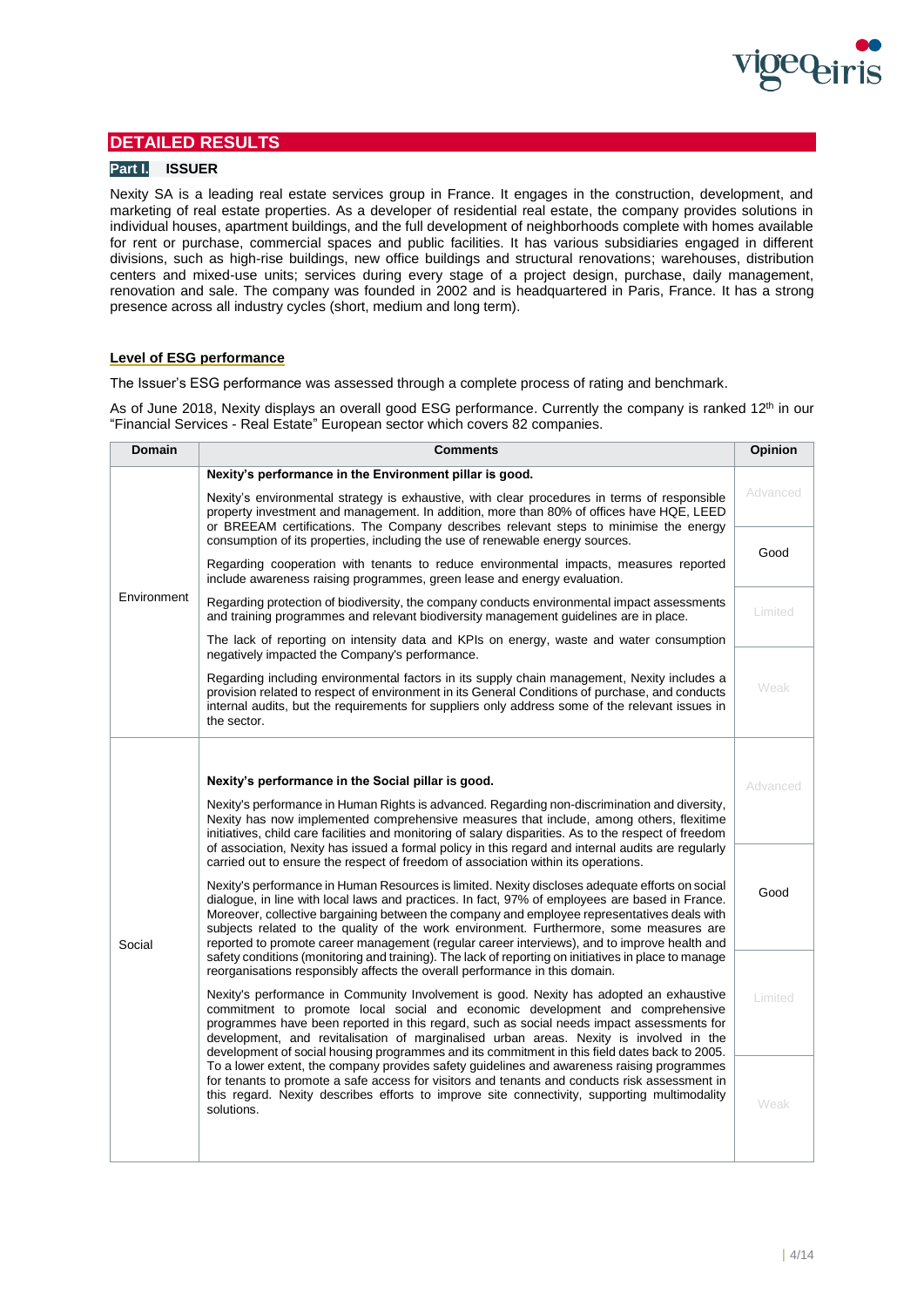

|            | Nexity's performance in the Governance pillar is Good.                                                                                                                                                                                                                                                                                                                                                                                                                                                                                                                     | Advanced       |
|------------|----------------------------------------------------------------------------------------------------------------------------------------------------------------------------------------------------------------------------------------------------------------------------------------------------------------------------------------------------------------------------------------------------------------------------------------------------------------------------------------------------------------------------------------------------------------------------|----------------|
|            | Nexity's performance in Corporate Governance is advanced. The audit and internal control<br>systems is in line with international standards and also cover climate change and health and                                                                                                                                                                                                                                                                                                                                                                                   |                |
| Governance | safety risks. Regarding shareholders rights, no restrictions have been identified and the<br>Company presented to shareholders and investors its CSR strategy. As to executives'<br>remuneration, the Company is transparent on the performance conditions quiding the allocation<br>of incentives. In addition, CSR performance objectives are considered in the determination of<br>variable remuneration of senior executives. Room for improvement is identified in the<br>composition and structure of the Board of directors since the roles of Chairman and CEO are | Good           |
|            | combined.                                                                                                                                                                                                                                                                                                                                                                                                                                                                                                                                                                  | <b>Limited</b> |
|            | Nexity's performance in the Business Behaviour domain is limited. The Company has adopted<br>a Supply Charter that sets minimum social and environmental standards to its contractors. The                                                                                                                                                                                                                                                                                                                                                                                 |                |
|            | Company continues displaying exhaustive policies in terms of prevention of corruption and<br>money laundering and efficient measures are in place to ensure customers are treated fairly,<br>however information on measures to promote responsible lobbying is not disclosed.                                                                                                                                                                                                                                                                                             | Weak           |

The Issuer reports that some changes have occurred since the company's ESG rating in June 2018, that could affect the overall ESG performance, including:

- According to the Issuer, the role of Chairman and CEO are now separated;
- The Issuer states that it can not report on KPIs related to energy, waste and water consumption, the company not being the owner of the buildings in operation.

Nexity's next ESG rating will take place in July 2020.

# **Management of stakeholder-related ESG controversies**

As of today, no stakeholders-related ESG controversy involving Nexity was identified.

# **Involvement in controversial activities**

Nexity appears to not be involved in any of the 15 controversial activities screened under our methodology, namely: Alcohol, Animal welfare, Chemicals of concern, Civilian firearms, Coal, Fossil Fuels industry, Tar sands and oil shale, Gambling, Genetic engineering, High interest rate lending, Military, Nuclear Power, Pornography, Reproductive Medicine and Tobacco.

The controversial activities research provides screening of companies to identify involvement in business activities that are subject to philosophical or moral beliefs. The information does not suggest any approval or disapproval on their content from Vigeo Eiris.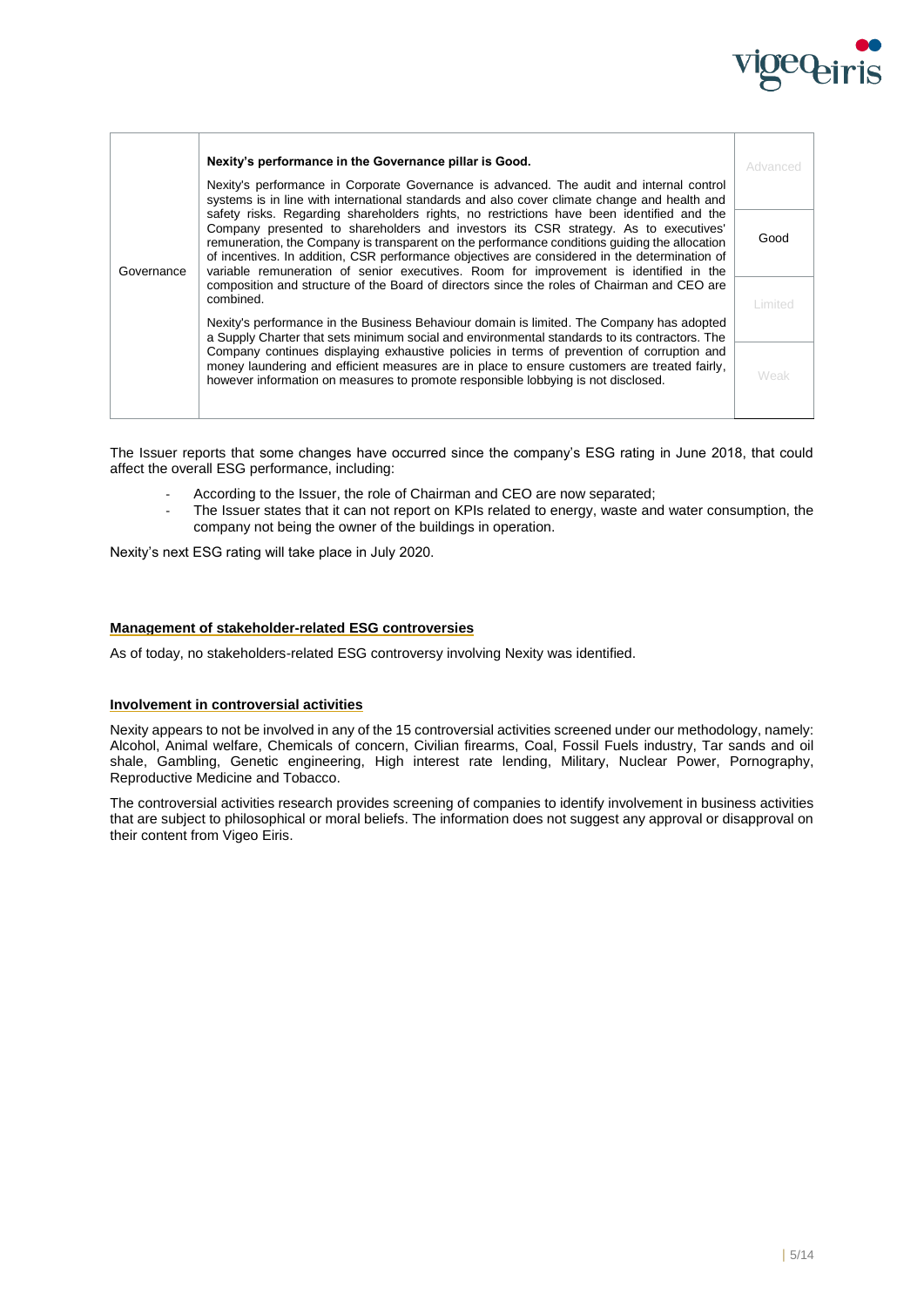

# **Part II. ISSUANCE**

# **Coherence of the Issuance**

Context note: Buildings account for approximately a third of the world's energy consumption and greenhouse gas emissions. In Europe, buildings are the largest energy consuming sector, responsible for around 40% of energy consumption and 36% of carbon emissions. The adoption of a sound Environmental strategy is a key issue for the sector. In particular, companies are expected to integrate environmental considerations in their investment and management decisions. Since existing buildings will be standing for the next decades, the improvement of energy efficiency is a priority in the fight to climate change. As a principle, the EU Taxonomy has recognized energy- and resource-efficient and low-GHG emission buildings as eligible under the mitigation criteria; considering as a minimum benchmark the top performing 15% of the stock as representative of the best level of energy and resource efficiency that can be achieved in a local context. To reflect the level of ambition for the Taxonomy, this percentage will subsequently be tightened to set the sector on a net-zero carbon trajectory by 2050. Finally, it must be noted that cooperation with tenants is also an essential element to improve the environmental performance of buildings.

### **We are of the opinion that the contemplated Bonds are coherent with Nexity's strategic sustainability priorities and sector issues, and contribute to achieving the Issuer's sustainability commitments and targets.**

Nexity appears to understand its role as a company and actor in the real estate sector, in providing solutions to support society's transition to a sustainable economy.

Nexity's strategy takes into account sustainability issues and new economic models of the real estate sector and has been designed to respond to them. Sustainable real estate development is included in its wider Corporate Social Responsibility (CSR) strategy.

Nexity's CSR strategy considers the expectations of all its stakeholders and aims to provide solutions to social and environmental issues. It includes commitments on designing sustainable cities, better access to housing, better building practices, being a preferred employer, and upholding high standards in corporate governance and business ethics.

Nexity integrates sustainability by design in the development of its products and services in the following areas: climate change mitigation and energy efficiency; alternative and low-carbon mobility; biodiversity and nature in cities; well-being and quality of life; social connections/living together; and socio-economic impact of its activities.

These strategies are concretised by quantitative targets such as:

- The reduction of GHG emissions by 30% per home delivered (2015 basis) by 2030 for local authority clients
- 33% of the surface of delivered projects will be timber-frame structures by 2030 for commercial clients.

These commitments are supported by a responsible governance structure including sustainability issues at the level of top management, through a dedicated CSR Department.

By creating a Framework to issue Green Bonds intended to finance or refinance the construction of new green residential properties with energy efficiency criteria, Nexity coherently aligns with its sustainability strategy and commitments, and addresses the main issues of the sector in terms of sustainable development.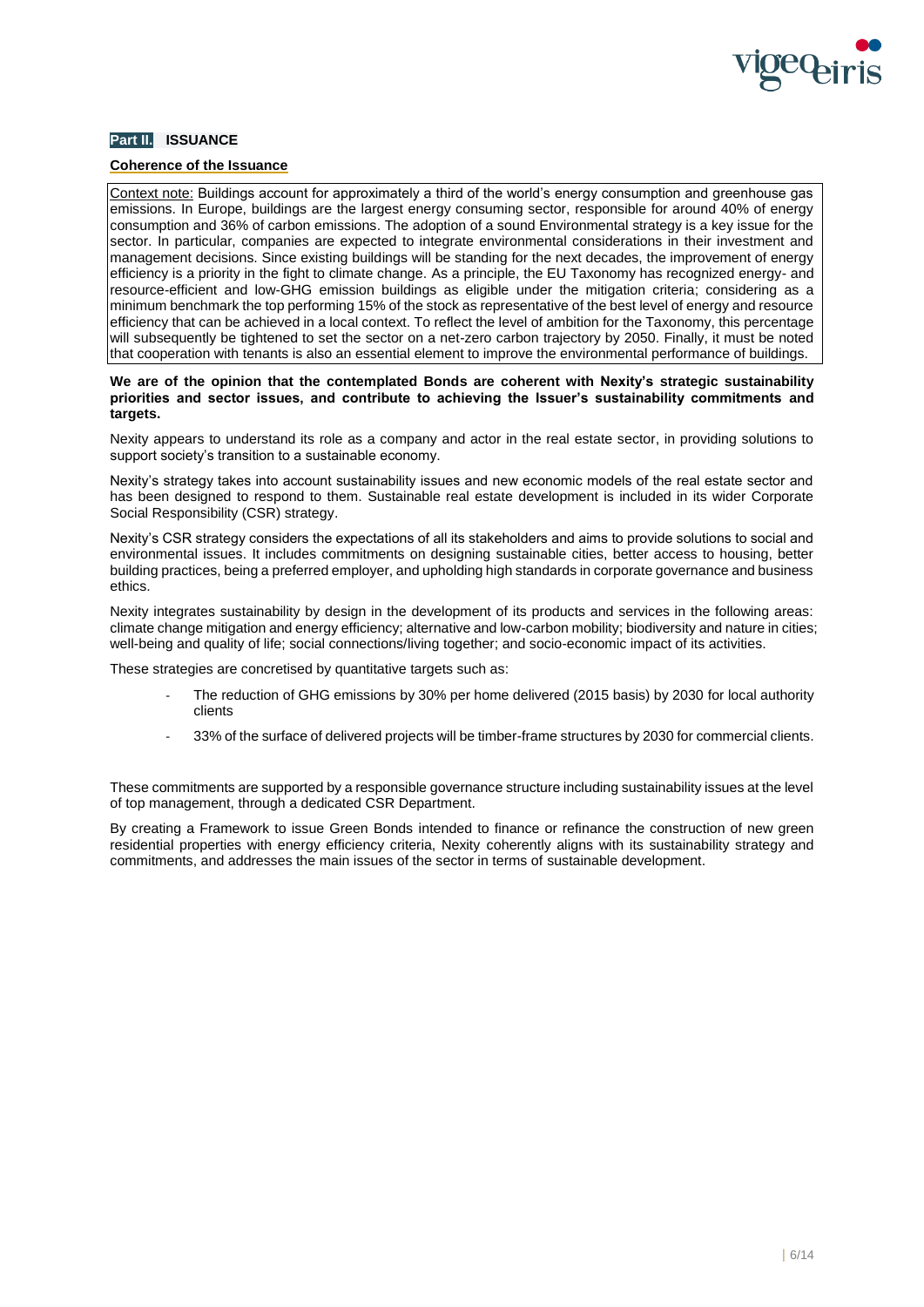

# **Use of Proceeds**

l

**The net proceeds of the Bonds will exclusively finance or refinance, in part or in full, projects falling under one Green Project Category ("Eligible Category"), namely: Green Buildings. We consider the Eligible Category clearly defined.**

**The Eligible Category is intended to contribute to one main environmental objective, namely: climate change mitigation. This objective is formalized in the Framework and considered clearly defined and relevant.**

**The Eligible Category is considered to provide clear environmental benefits.The Issuer has committed to annually assess and, as feasible, quantify the expected environmental benefits of the Bonds issued.**

**The Issuer has committed to communicate transparently on the estimated share of refinancing for each transaction before the issuance. For its first Bond issuance, 100% of the bond will be used for refinancing. The Issuer has committed that, in case of re-financing, a look-back period of maximum 24 months from the Bonds' issuance date will be applied, in line with good market practices.**

|                             | <b>Nexity's Framework</b>                                                                                                                                                                                                                                                                                                                                                                                                                                                                                                                                                                                                                                                                                                                                                                                     |                                                                                                                   |                                                                                                                                                                                                                                                                                                                                                                                                                                                                                                                                                                                                                         |
|-----------------------------|---------------------------------------------------------------------------------------------------------------------------------------------------------------------------------------------------------------------------------------------------------------------------------------------------------------------------------------------------------------------------------------------------------------------------------------------------------------------------------------------------------------------------------------------------------------------------------------------------------------------------------------------------------------------------------------------------------------------------------------------------------------------------------------------------------------|-------------------------------------------------------------------------------------------------------------------|-------------------------------------------------------------------------------------------------------------------------------------------------------------------------------------------------------------------------------------------------------------------------------------------------------------------------------------------------------------------------------------------------------------------------------------------------------------------------------------------------------------------------------------------------------------------------------------------------------------------------|
| <b>Eligible</b><br>Category | <b>Eligibility Criteria</b>                                                                                                                                                                                                                                                                                                                                                                                                                                                                                                                                                                                                                                                                                                                                                                                   | <b>Environmental</b><br>objectives and<br>benefits                                                                | <b>Vigeo Eiris' Analysis</b>                                                                                                                                                                                                                                                                                                                                                                                                                                                                                                                                                                                            |
| Green<br><b>Buildings</b>   | The development and construction of<br>residential properties located in Metropolitan<br>France:<br>Project exclusively developed by<br>Nexity,<br>including<br>services<br>residences, excluding co-developed<br>projects;<br>Project approved<br>by<br>Nexity's<br>"Purchasing Committee" during the<br>previous and current years of<br>issuance of the bond (representing a<br>maximum of 24 months);<br>Project aligned with European<br>Nearly-Zero-Energy<br><b>Buildings</b><br>(NZEB) <sup>8</sup> low consumption building<br>standards:<br>Project with a level of energy<br>performance equivalent to the EPC<br>rating of B (or above);<br>Project with a level of energy<br>performance belonging to the top<br>15% residential stock in France <sup>9,</sup> in<br>line with CBI requirements. | <b>Climate Change</b><br><b>Mitigation</b><br><b>GHG</b> emissions<br>avoidance (vs Nexity<br>2015 baseline) $10$ | This category is considered<br>clearly defined. An area for<br>improvement<br>consists<br>in<br>looking into Green Building<br>certifications such as LEED<br>(Gold), BREEAM (Excellent or<br>+), HQE (Excellent) etc.<br>The environmental objective is<br>clearly defined and relevant.<br>The expected environmental<br>benefits are clearly defined.<br>The Issuer has set quantitative<br>targets at corporate level to<br>reduce GHG emissions of<br>residential facilities by 2030. An<br>area for improvement consists<br>in quantifying ex-ante<br>the<br>expected<br>environmental<br>benefits at bond level. |

<sup>&</sup>lt;sup>8</sup> The NZEB concept is a requirement from the EU Energy Performance of Buildings Directive (EPBD) for all new buildings by 2021. France has been in the forefront in transposing this EPBD in its national regulation and construction standards with the implementation of the new Thermal Regulation RT 2012, making mandatory for all new buildings to be NZEB since 2013.

<sup>9&</sup>lt;br>Based on RT 2012 requirements: https://www.climatebonds.net/files/files/Residential%20Proxy%20France.pdf

<sup>&</sup>lt;sup>10</sup> The 2015 baseline is Nexity's corporate baseline for CSR commitments (related to GHG emissions).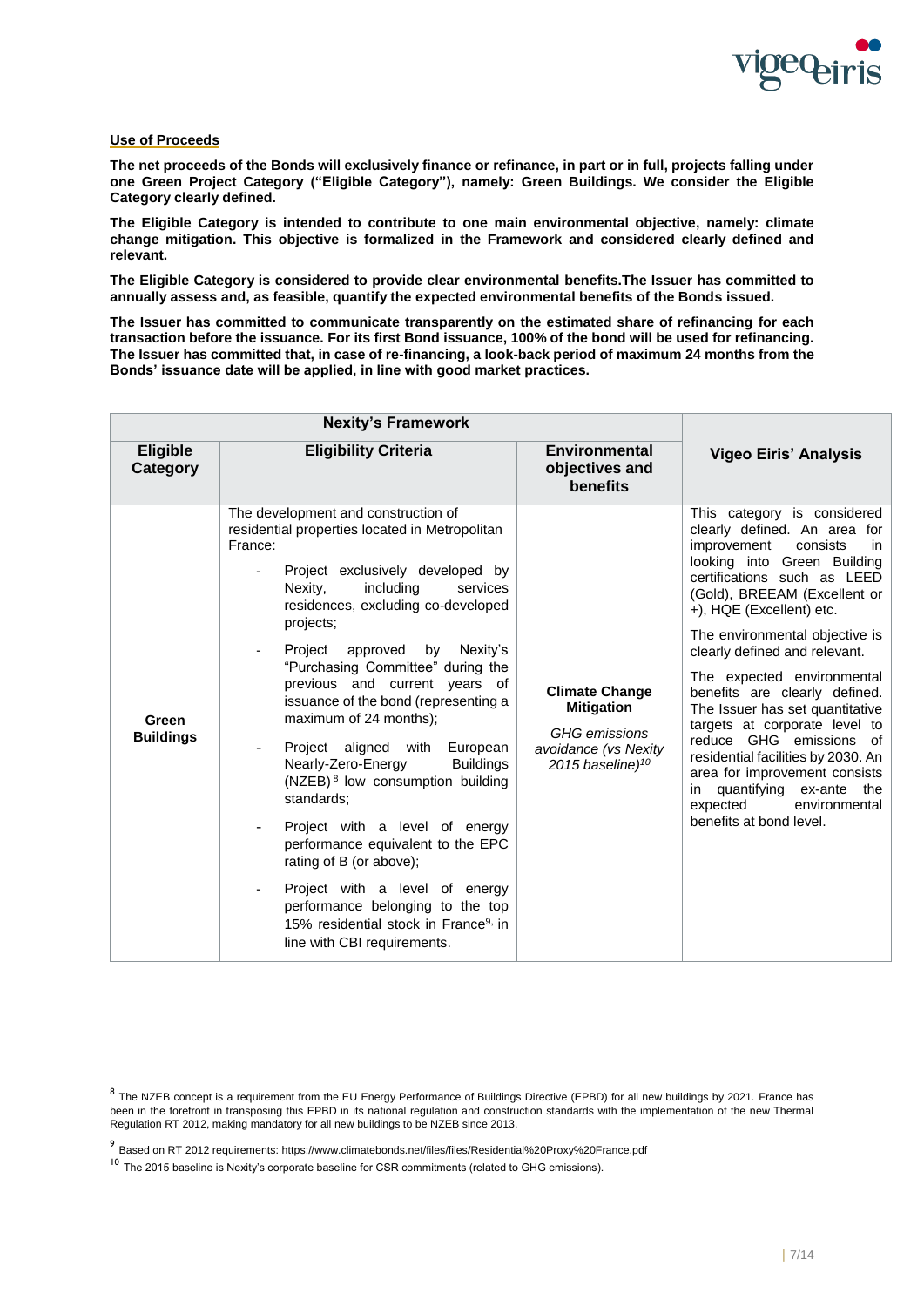**In addition, the Eligible Category is likely to contribute to three of the United Nations' Sustainable Development Goals ("SDGs"), namely: Goal 7. Clean and affordable energy, Goal 11. Sustainable Cities and Communities and Goal 13. Climate Action.**

| <b>Eligible Green</b><br>Category | <b>SDG</b>                     |                                               | <b>SDG Targets</b>                                                                                                                                                                                         |  |
|-----------------------------------|--------------------------------|-----------------------------------------------|------------------------------------------------------------------------------------------------------------------------------------------------------------------------------------------------------------|--|
|                                   | AFFORDABLE AND<br>CLEAN ENERGY | SDG 7. Clean and affordable energy            | 7.3. By 2030, double the global<br>rate of improvement in energy<br>efficiency                                                                                                                             |  |
| Green<br><b>Buildings</b>         | <b>11 SUSTAINABLE CITIES</b>   | SDG 11. Sustainable Cities and<br>Communities | 11.3. By 2030, enhance inclusive<br>and sustainable urbanization and<br>capacity for<br>participatory,<br>integrated and sustainable human<br>settlement<br>planning<br>and<br>management in all countries |  |
|                                   | 13 GLIMATE<br>مجهج             | SDG 13. Climate Action                        | The Assets are likely to contribute<br>to SDG 13 which consists in<br>adopting urgent measures<br>to<br>combat climate change and its<br>effects.                                                          |  |

# **Process for Project Evaluation and Selection**

**The governance and process for the evaluation and selection of the Eligible Projects are formalized in the Framework. We consider that the process is reasonably structured, transparent and relevant.**

The process for evaluation and selection of Eligible Projects is clearly defined.

The evaluation and selection of Eligible Projects is based on relevant internal expertise, with well-defined roles and responsibilities:

- For the purpose of the Bonds, a Green Bond Committee ("the Committee") has been created. This Committee is chaired by the Deputy CEO and is composed of representatives of the:
	- Finance Department
	- CSR Department
	- Residential Real Estate operational teams
- The Committee is responsible for:
	- Review of compliance of selected Green Projects with the Eligibility Criteria, financial validation in terms of financial needs and amounts to be funded and exclusion of controversial projects;
	- Validation of the Green Bonds' proceeds allocation;
	- Monitoring of the dynamic Eligible Green projects' pool;
	- Validation of the annual reporting for investors;
	- Monitoring of the Auditors' annual missions;
	- Review the Framework to reflect any change with regards to the Group's sustainability strategy and initiatives, and any change in market standards and criteria selection for green buildings.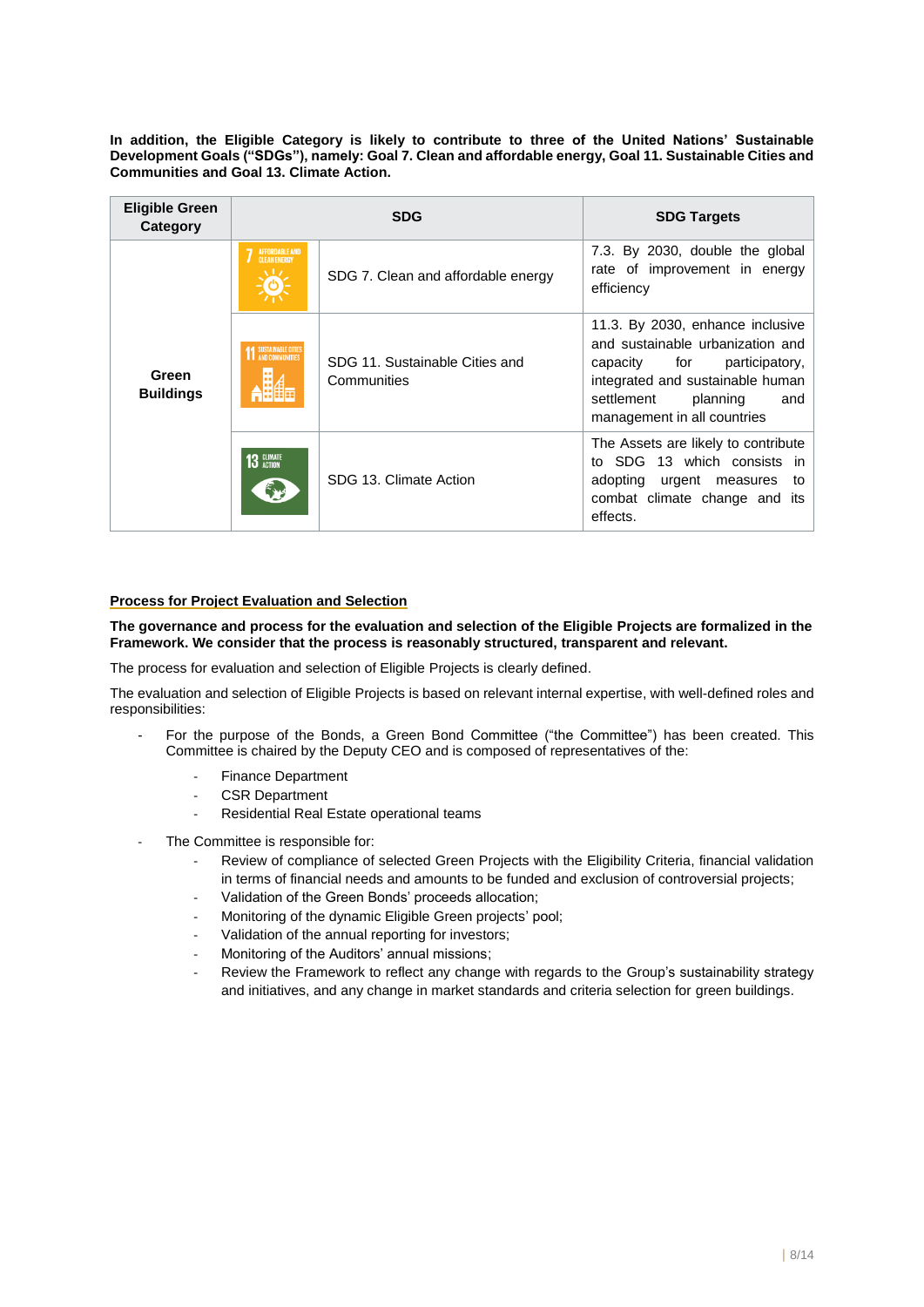- The process consists in the following steps:
	- Every Nexity's Residential Real Estate program is submitted to the Commitments Committee<sup>11</sup> and then to the Purchasing Committee<sup>12</sup> (or equivalent committes);
	- Once the above mentionned Committees have approved the projects, the CSR Department is responsible for a first identification of Eligible Green Projects and for the constitution of the potential pool of projects;
	- The Financial Department is then in charge of compiling the information related to the amount of funding required (WCR) for this potential pool of Eligible Green Projects and of identifying proceeds allocation incordingly;
	- Finally, the Green Bond Committee selects and validates the final pool of Eligible Green Projects and the allocation of proceeds.

The traceability and verification of the selection and evaluation of the projects is ensured throughout the process:

- The Green Bond Committee will meet at least once a year, and in case of material controversy.
- Meeting minutes that will be written for each meeting of the Committee.
- An external auditor will verify the compliance of the projects financed by the bonds issued under the Green Bond Framework with the defined eligibility criteria.

# **The process relies on explicit eligibility criteria (selection), relevant to the environmental objectives defined for the Eligible categories.**

- The selection is based on the Eligible Categories defined in the Use of Proceeds section of the Framework.
- In case of an Eligible Green Project facing a material ESG controversy<sup>13</sup>, the Issuer commits to exclude this project from the Green Eligible Projects pool.

# **The identification and management of the environmental and social risks associated with the Eligible Projects are considered good.**

- All assets are compliant with the French RT2012 energy efficiency regulation, therefore all new buildings must have a primary energy consumption below a threshold of 50 kilowatt hours per square metre per year on average.
- For all assets during the construction phase, Nexity has implemented guidelines and recommendations for risk prevention and all worksites are subject to systematic on-site visits and internal audits (covering notably health and safety of workers, impact on surroundings and pollution prevention) as part of Nexity's quality control processes, to verify compliance with regulation and safety guidelines. These guidelines also include due diligences for every external contractor notably a mandatory labour rights check. Nexity has also implemented a whistleblowing system which allows its employees to report any situations contrary to the Group's Code of Conduct.
- In addition, as part of its sustainable development policy, Nexity has developed and implemented an Environmentally Responsible Construction Site Charter addressing worksites' main issues. The implementation of this Charter is contractual and commits construction companies to all stages of the project: work site preparation, construction phase and lifting of reservations. Audits are performed by the prime contractor to ensure the respect of the Charter by the companies and penalties can be applied in the event of non-compliance. As of today, approximatly 10% of the Eligible Green Project pool is covered by the charter. Nexity is committed to have 100% of its assets covered by 2022.

l

<sup>&</sup>lt;sup>11</sup> "The Commitments Committee is composed of Residential Real Estate general management, as well as the Managing Director of the relevant *subsidiary, and possibly others working on the project; approval for the biggest projects is given by the Group Commitments Committee, on which the Nexity general management has a mandatory seat. The Committees meet whenever necessary including any time the programme planned for a given site is changed in a significant way."*

<sup>&</sup>lt;sup>12 "</sup>During the Purchasing acquisition, any proposed acquisition of land is examined based on a budget and the success of marketing operations.<sup>1</sup>

 $13$  ESG controversies are defined by Nexity as a judicial conviction related to a project.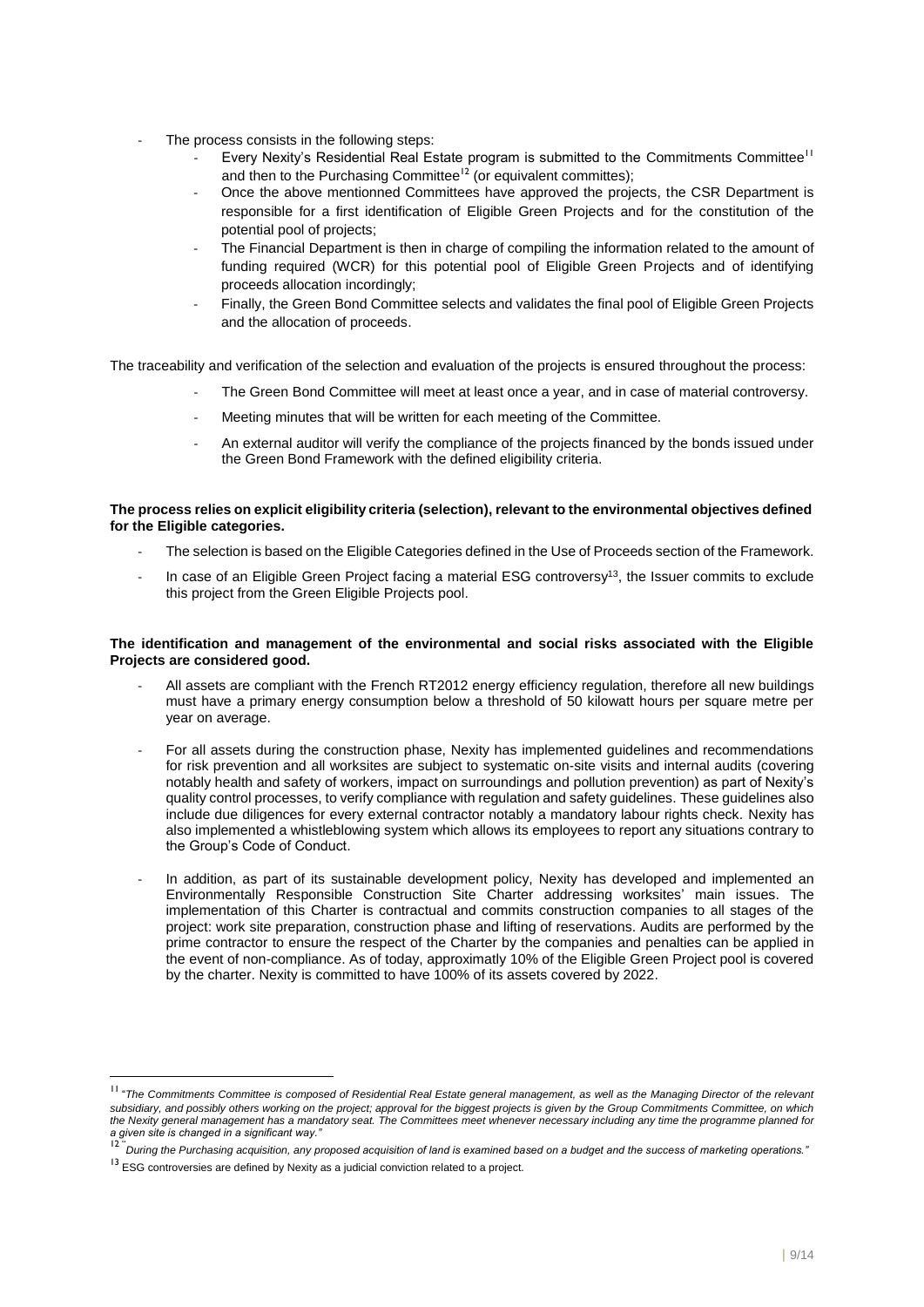- During the work site preparation, a prime contractor ('*Maître d'Oeuvre d'Execution'- MOEX*) is designated and is in charge of the worksite. Regular meetings are held and communication tools are implemented in order to raise awareness, for all companies, on the eco-responsible dimension of the worksite. In addition, a site installation plan is implemented and provides requirements to companies notably regarding traffic areas, material storage areas and waste storage areas. Concerning waste management, the charter also requires from the companies the implementation of a waste management plan (estimates of waste production and waste sorting  $eta$ ).
- During the construction phase, the prime contractor is responsible for providing monthly reports covering all topics covered by the charter notably water, energy and waste management, pollution prevention and control (accoustic, dust, dirt), hazardous products and soil and biodiversity protection; for which specific measures are implemented. For instance, regarding water and energy management, the prime contractor is in charge of the monthly monitoring of water and energy consumption. Concerning social risks, the charter requires commitments from the companies to inform residents (through the implementation of a complaint mechanism system), on health and safety and fight against illegal work as well as unfair social competition.
- Morever, almost 20% of assets within the Eligible Green Project pool are engaged in a certification process such as NF Habitat, HQE, Promotolec, etc. including eco-responsible criteria for worksites. Certified worksites are also covered by several audits.
- Vigeo Eiris was not provided with information related to measures preventing urban extention.

#### **Management of proceeds**

**The rules for the management of proceeds are clearly defined and will be verified. We consider that they would enable a documented and transparent allocation process.**

The allocation and management of the proceeds are clearly defined:

- The net proceeds of the Bonds will be credited to the Issuer's general account, and will be managed by Nexity's Treasury Department in cash or cash equivalent. An amount equal to the net proceeds will be earmarked for allocation to the Eligible Green Projects.
- The Issuer commits to allocate the funds within 12 months of the bond's issuance.
- The unallocated funds will be held in the form of deposit accounts (time deposit or sight deposit accounts).
- In case of projects postponement, cancelation, divestment or ineligibility, or in case an Eligible Project has matured, the Issuer has committed to reallocate the proceeds within 12 months.

Traceability and verification of both the tracking method and allocation of the proceeds are ensured throughout the process :

- The Finance Department will be responsible for monitoring the eligible projects' pool. The issuer commits to appropriately manage and track the proceeds, using an internal accounting system.
- The Committee is responsible for verifying that the total amount of the Bonds' proceeds does not exceed the funding requirements of the Eligible Green Projects' pool.
- An independent third party will verify the allocation of proceeds to the Eligible Green Projects, the management of proceeds as well as the unallocated proceeds amount.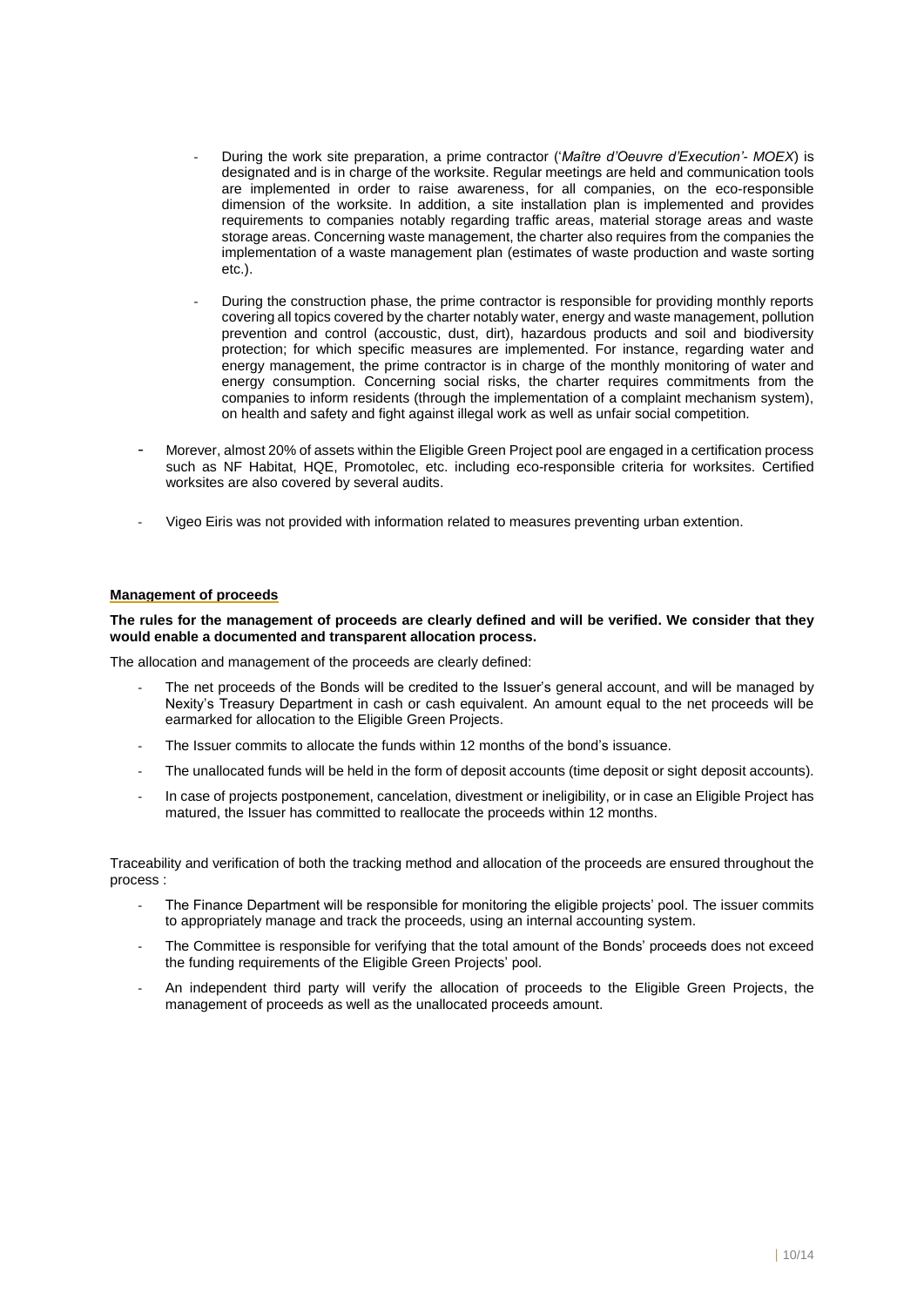# **Monitoring & Reporting**

# **The reporting process and commitments appear to be good, covering both the funds allocation and the environmental benefits of the Eligible Projects.**

The processes for monitoring, data collection, consolidation, validation and reporting are clearly defined by the Issuer in the Framework.

The processes are structured and based on relevant internal expertise and involve relevant departments of the Issuer:

- The Finance Department will be in charge of monitoring the allocation data. This data will be collected through Nexity's analytical accounting tools.
- The CSR Department will be in charge of collecting and consolidating the impact data, which will be collected through an internal tool dedicated to project management (enabling the monitoring of each project from design to operation).

The Issuer has committed to report within one year from issuance, annually and until the proceeds of the Bonds are fully allocated, and later in case of material changes. The reporting will be made publicly accessible on Nexity's website.

The Issuer has committed to transparently communicate at pool level, on:

Allocation of proceeds: the selected reporting indicators are relevant.

## **Reporting indicators**

- A list of the Eligible Projects financed
- Amount allocated vs total amount of the bond
- The amount of temporary unallocated proceeds and the type of temporary placements
- The % of refinancing, per Eligible Category
- Environmental benefits: the selected reporting indicators are relevant.

| <b>Eligible</b>          | <b>Environmental benefits indicators</b>                                                                                                                                                                                                                                                                                                                                                                                                                                                                              |                                                                                                       |
|--------------------------|-----------------------------------------------------------------------------------------------------------------------------------------------------------------------------------------------------------------------------------------------------------------------------------------------------------------------------------------------------------------------------------------------------------------------------------------------------------------------------------------------------------------------|-------------------------------------------------------------------------------------------------------|
| category                 | <b>Outputs and outcomes</b>                                                                                                                                                                                                                                                                                                                                                                                                                                                                                           | <b>Impact Indicators</b>                                                                              |
| Green<br><b>Building</b> | % of new homes that surpass at<br>least by 10% the construction<br>standards RT 2012 in France;<br>% of new homes that surpass at<br>least by 20% the construction<br>standards RT 2012 in France;<br>% of new homes with on-site<br>renewable energy generation;<br>% of new homes that integrate an<br>environmentally<br>responsible<br>building-site approach (Nexity<br>Charter or other<br>recognized<br>standard)<br>Estimated<br>carbon<br>intensity<br>(kgCO2/sq.m) of residential real<br>estate production | Estimated annual GHG<br>emissions<br>avoided<br>(tCO2eq/home<br>delivered) vs Nexity<br>2015 baseline |

The Issuer has committed to publicly disclose the key methodologies and assumptions used to calculate the environmental benefits of the Eligible Projects in its annual reporting.

The Issuer states that the impact reporting data is audited as part of its Registration Document audit.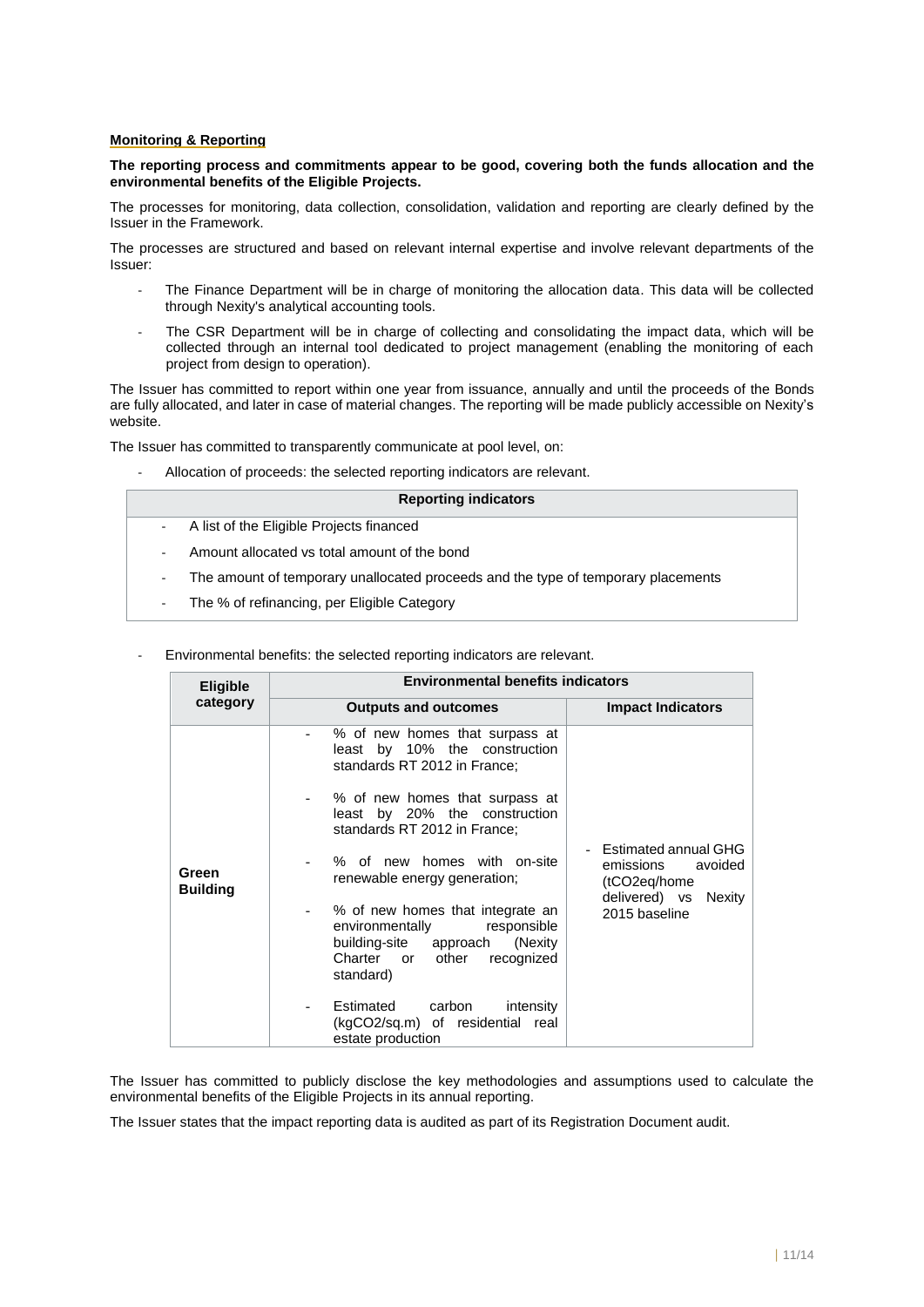# **METHODOLOGY**

In Vigeo Eiris' view, Environmental, Social and Governance (ESG) factors are intertwined and complementary. As such they cannot be separated in the assessment of ESG management in any organization, activity or transaction. In this sense, Vigeo Eiris writes an opinion on the Issuer's Corporate Social Responsibility as an organization, and on the process and commitments applying to the intended issuance.

Vigeo Eiris' methodology for the definition and assessment of the corporation's ESG performance is based on criteria aligned with public international standards, in compliance with the ISO 26000 guidelines, and is organized in 6 domains: Environment, Human Resources, Human Rights, Community Involvement, Business Behaviour and Corporate Governance. Our evaluation framework of the material ESG issues have been adapted, based on our generic Financial Services - Real Estate's ESG assessment frameworks and on specific issues considering the Issuer's business activity.

Our research and rating procedures are subject to internal quality control at three levels (analysts, heads of cluster sectors, and internal review by the audit department for second party opinions) complemented by a final review and validation by the Director of Methods. Our SPO are also subject to internal quality control at three levels (consultants in charge of the mission, Production Manager, and final review and validation by the Director of Sustainable Finance and/or the Director of Methods. A right of complaint and recourse is guaranteed to all companies under our review, following three levels: first, the team in contact with the company, then the Director of Methods, and finally Vigeo Eiris' Scientific Council.

All employees are signatories of Vigeo Eiris' Code of Ethics, and all consultants have also signed its add-on covering financial rules of confidentiality.

# **Part I. ISSUER**

*NB: The Issuer's level of ESG performance (i.e. commitments, processes, results of the Issuer related to ESG issues), has been assessed through a complete process of rating and benchmarking developed by Vigeo Eiris.* 

# Level of the Issuer's ESG performance

Nexity's ESG performance has been assessed by Vigeo Eiris on the basis of its:

- Leadership: relevance of the commitments (content, visibility and ownership).
- Implementation: coherence of the implementation (process, means, control/reporting).
- Results: indicators, stakeholders' feedbacks and controversies.

# Management of stakeholder-related ESG controversies

A controversy is an information, a flow of information, or a contradictory opinion that is public, documented and traceable, allegation against an Issuer on corporate responsibility issues. Such allegations can relate to tangible facts, be an interpretation of these facts, or constitute an allegation based on unproven facts.

Vigeo Eiris reviewed information provided by the Issuer, press content providers and stakeholders (partnership with Factiva Dow Jones: access to the content of 28,500 publications worldwide from reference financial newspapers to sector-focused magazines, local publications or Non-Government Organizations). Information gathered from these sources is considered as long as it is public, documented and traceable.

Vigeo Eiris provides an opinion on companies' controversies risks mitigation based on the analysis of 3 factors:

- Frequency: reflects for each ESG challenge the number of controversies faced. At corporate level, this factor reflects on the overall number of controversies faced and scope of ESG issues impacted (scale: Isolated, Occasional, Frequent, Persistent).
- Severity: the more a controversy will relate to stakeholders' fundamental interests, will prove actual corporate responsibility in its occurrence, and will have adverse impacts for stakeholders and the company, the highest its severity. Severity assigned at corporate level will reflect the highest severity of all cases faced by the company (scale: Minor, Significant, High, Critical).
- Responsiveness: ability demonstrated by an Issuer to dialogue with its stakeholders in a risk management perspective and based on explanatory, preventative, remediating or corrective measures. At corporate level, this factor will reflect the overall responsiveness of the company for all cases faced (scale: Proactive, Remediate, Reactive, Non- Communicative).

The impact of a controversy on a company's reputation reduces with time, depending on the severity of the event and the company's responsiveness to this event. Conventionally, Vigeo Eiris' controversy database covers any controversy with Minor or Significant severity during 24 months after the last event registered and during 48 months for High and Critical controversies.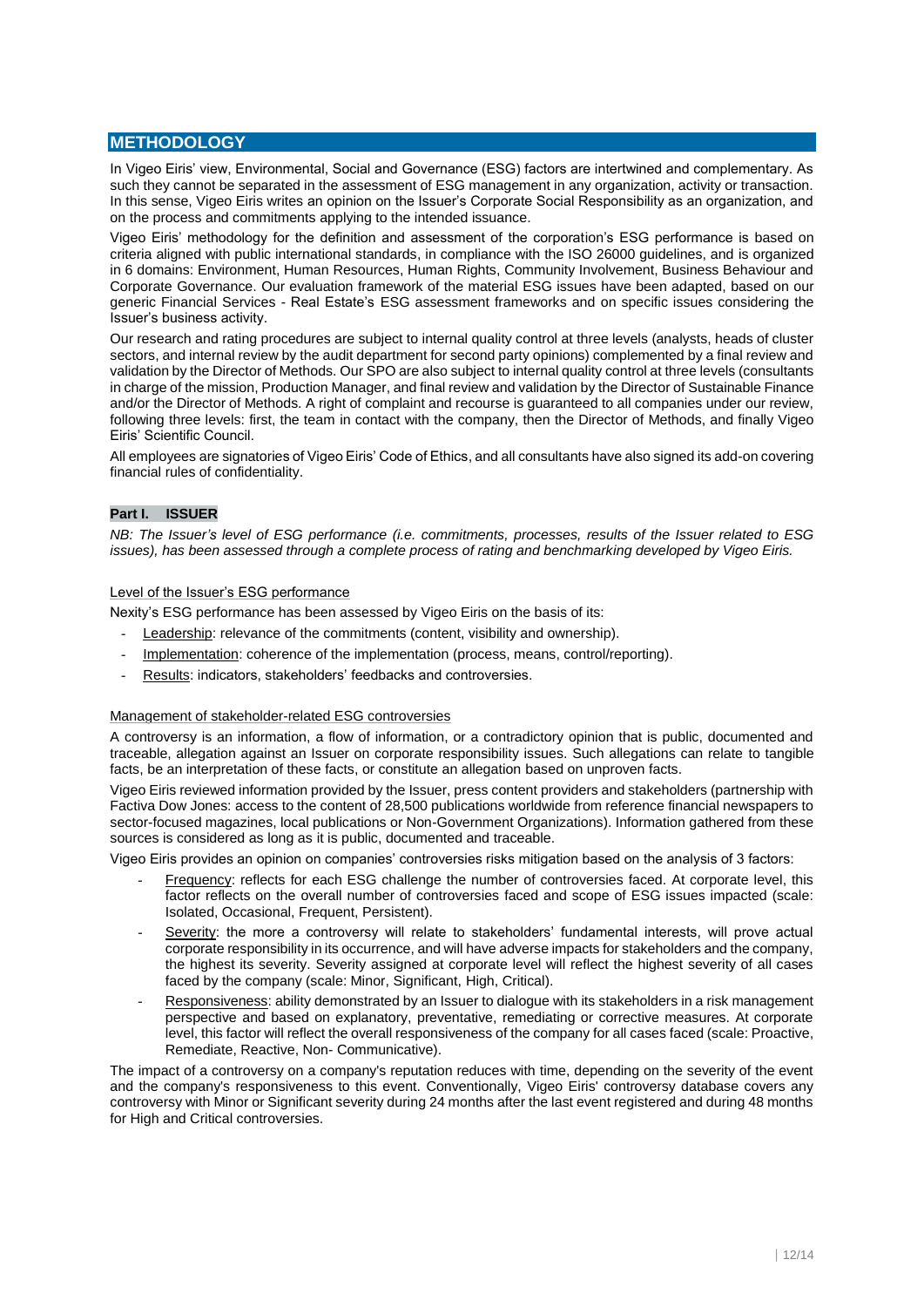# Involvement in controversial activities

15 controversial activities have been analysed following 30 parameters to verify if the company is involved in any of them. The company's level of involvement (Major, Minor, No) in a controversial activity is based on:

- An estimation of the revenues derived from controversial products or services.
- The specific nature of the controversial products or services provided by the company.

# **Part II. ISSUANCE**

*The Framework has been evaluated by Vigeo Eiris according to the GBP 2018 and on our methodology based on international standards and sector guidelines applying in terms of ESG management and assessment.*

## Use of proceeds

The definition of the Eligible Projects and of their sustainable objectives and benefits are a core element of Green/Social/Sustainable Bonds or Loans standards. Vigeo Eiris evaluates the definition of the Eligible Categories, as well as the definition and the relevance of the aimed sustainability objectives. We evaluate the definition of the expected benefits in terms of assessment and quantification. In addition, we evaluate the potential contribution of Eligible Projects to the United Nations Sustainable Development Goals' targets.

#### Process for evaluation and selection

The evaluation and selection process has been assessed by Vigeo Eiris on its transparency, governance and relevance. The eligibility criteria have been assessed on their explicitness and relevance vs. the intended objectives of the Eligible Projects. The identification and management of the ESG risks associated with the Eligible Projects are analysed based Vigeo Eiris' ESG assessment methodology, international standards and sector guidelines applying in terms of ESG management and assessment.

#### Management of proceeds

The rules for the management of proceeds and the allocation process are evaluated by Vigeo Eiris on their transparency, coherence and efficiency.

#### Reporting

Monitoring process and commitments, reporting commitments, reporting indicators and methodologies are defined by the Issuer to enable transparent reporting on the proceeds allocation and tracking, on the sustainable benefits (output and impact indicators) and on the responsible management of the Eligible Projects financed. Vigeo Eiris has evaluated the reporting based on its transparency and relevance.

# **VIGEO EIRIS' ASSESSMENT SCALES**

| <b>Performance evaluation</b> |          |                                                                                                                                                                                                                                           |  | <b>Level of assurance</b> |                              |
|-------------------------------|----------|-------------------------------------------------------------------------------------------------------------------------------------------------------------------------------------------------------------------------------------------|--|---------------------------|------------------------------|
|                               | Advanced | Advanced commitment; strong evidence of<br>command over the issues dedicated to achieving<br>the objective of social responsibility. Reasonable<br>level of risk management and using innovative<br>methods to anticipate emerging risks. |  | Reasonable                | Able<br>pres<br>of th        |
|                               | Good     | Convincing commitment;<br>significant<br>and<br>consistent evidence of command over the issues.<br>Reasonable level of risk management.                                                                                                   |  | Moderate                  | Con<br>with<br>obje<br>fram  |
|                               | Limited  | Commitment<br>objective of<br>the<br>social<br>to<br>responsibility has been initiated or partially<br>achieved; fragmentary evidence of command<br>over the issues. Limited to weak level of risk<br>management.                         |  | Weak                      | Lacl<br>inco<br>prin<br>eval |
|                               | Weak     | Commitment to social responsibility is non-<br>tangible; no evidence of command over the<br>issues. Level of insurance of risk management is<br>weak to very weak.                                                                        |  |                           |                              |

|            | Level of assurance                                                                                                                  |  |  |
|------------|-------------------------------------------------------------------------------------------------------------------------------------|--|--|
| Reasonable | Able to convincingly conform to the<br>prescribed principles and objectives<br>of the evaluation framework                          |  |  |
| Moderate   | Compatibility or partial convergence<br>with the prescribed principles and<br>objectives of the evaluation<br>framework             |  |  |
| Weak       | Lack or unawareness<br>of.<br>or<br>incompatibility with the prescribed<br>principles and objectives of the<br>evaluation framework |  |  |